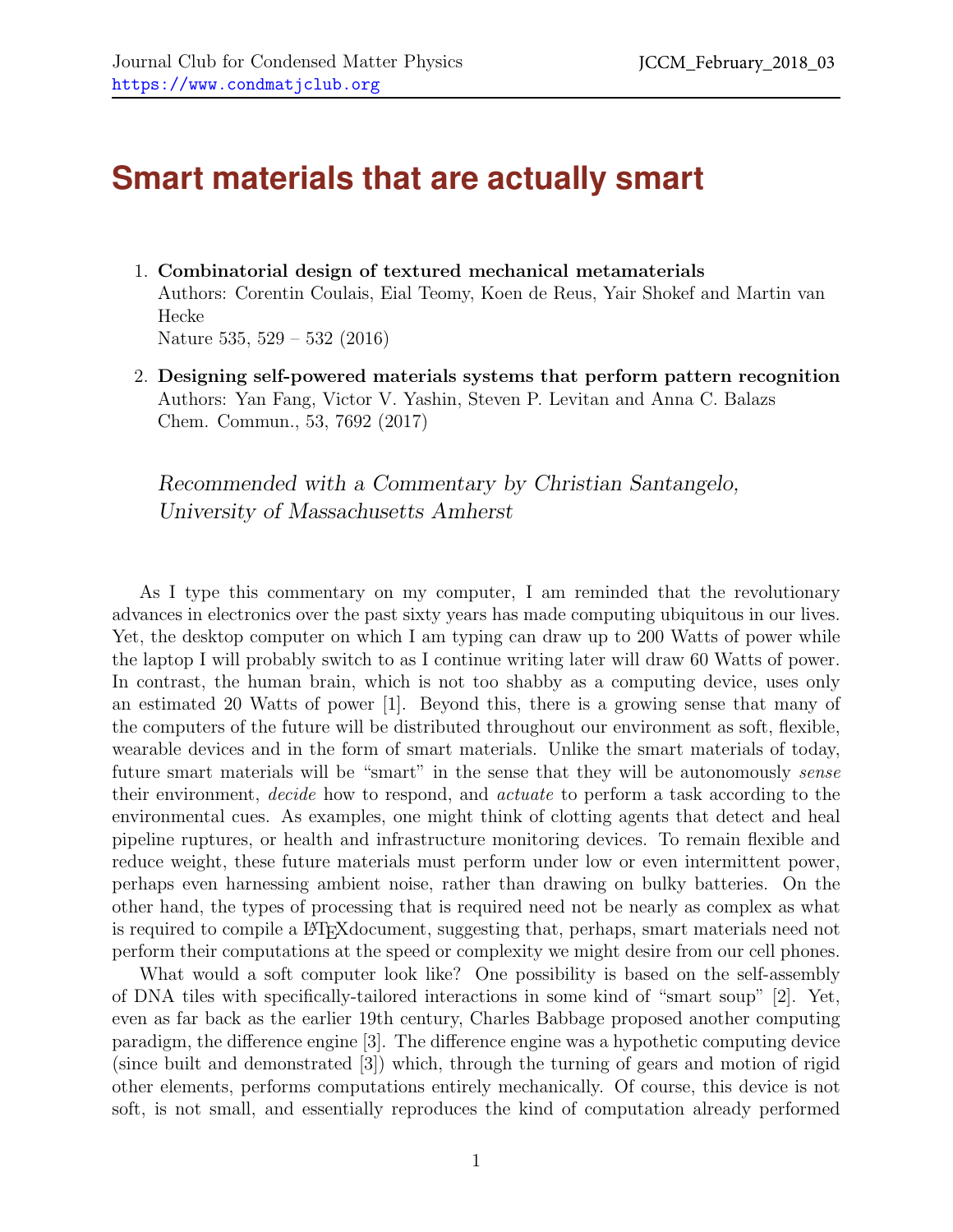far more rapidly by even the simplest electronic computer. Yet, Babbage's difference engine evokes the possibility of harnessing elasticity and mechanics to perform computational tasks.

The first paper I am commented on, by Coulais *et al.*, takes a step toward using the flexibility of mechanical metamaterials, elastic structures designed to have a specific mechanical response under load, in order to create soft structures that recall patterns "holistically." The structure they designed appears to be a monolithic cube coated with panels but, under the hood there is a complex three dimensional pattern of mechanical voxels designed so that, when the cube is squeezed, the surface panels pop out in a specified pattern. The patterns are holistic in the sense that, even with damage to specific structural elements inside the cube, the desired pattern still emerges. This might be viewed as analogous to how the human brain recalls entire memories from just their components. In principle, even more is possible with appropriately designed mechanisms. It is known, for example, that a universal computer built entirely from mechanical parts, much as Charles Babbage might have originally envisioned, is at least possible [\[3,](#page-3-1) [4\]](#page-3-2). Whether or not a more complex, mechanical computing device could be realized in a soft material is, as far as I know, an entirely open question, but one that could and should be explored as this field moves forward.

With additional complexity and the introduction of activity, even recognition can be performed by a soft device. In the second recommend paper, Fang et al. propose a more complex device made from several interacting parts, which in their paper they simulate (but do not build). The basic unit of activity comes from an oscillating reaction known as the Belousov-Zhabotinsky reaction (BZ). They propose for the reaction to occur inside a gel which can then respond mechanically to the oscillations, something that has been demonstrated experimentally at least [\[5\]](#page-3-3). Fang et al. propose to couple their BZ gel system to a piezoelectric cantilever that is then coupled electronically to other gel-piezoelectric devices which can be used, for example, as the pixels of an image. Crucially, the entire device is powered by the chemical gradients that also drive the BZ reaction – there are no additional power requirements.

Once the BZ reaction starts in each individual pixel, the gel oscillates between being swelled and unswelled. When it swells, it deforms the cantilever, and this generates an electric displacement field, D, inside the material (as in Fig. [1\)](#page-2-1). Electrodes are placed so that there is a potential difference generated across them. The piezoelectric polarization can be aligned so that the same deformation can produce either a positive or negative potential difference on the electrodes as desired. Note that, through the converse piezoelectric effect, a voltage across the electrodes also causes the piezoelectric cantilevers to deform and pull on the BZ gels. Thus, by wiring the electrodes together serially, there is a chain of feedback from chemistry to mechanics to electrical and back again, providing a mechanism to passively couple the oscillations of the BZ gels. Since it will be the coupling between BZ gels that is important, one could imagine other mechanisms to couple the gels together. Notice, however, that different couplings are generated by changing the orientation of the piezoelectric cantilevers – hence the sign of the voltage difference can be used to "program" how the BZ gels actually interact. These differences in coupling control how the different BZ gels eventually synchronize - in-phase or out-of phase. It is this phase information that acts as an information carrier for the device. For example, the authors propose encoding an image by coloring all the swollen gels black and all the unswollen gels white. Therefore, arranging the piezoelectric polarizations controls the synchronization so that each pixel produces a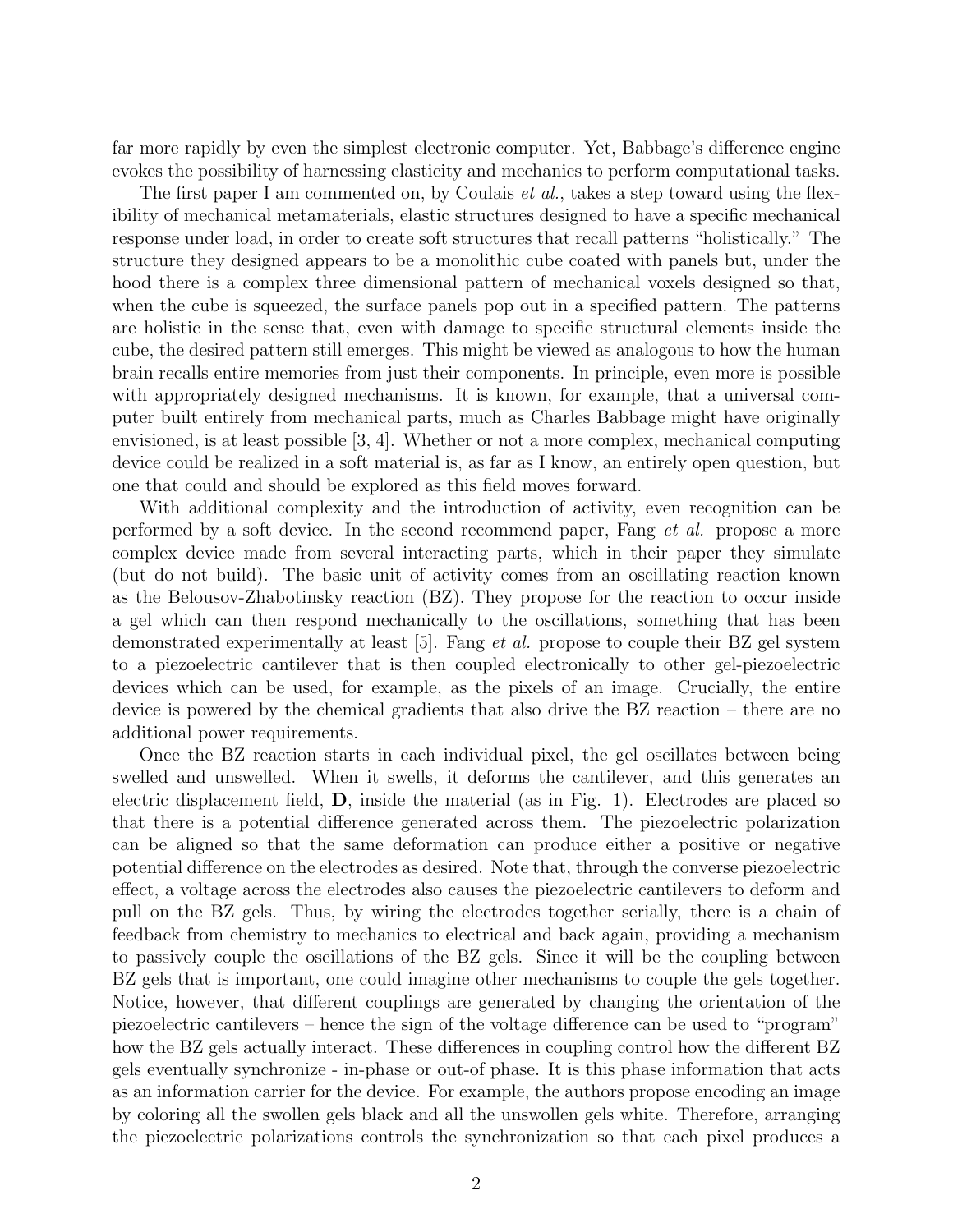

<span id="page-2-1"></span>Figure 1: An example of the device proposed by Fang *et al.*, adapted from their paper. The swelling of the BZ gels induce electric fields inside the piezoelectrics that produce an internal electric field. The electric field drives currents that are coupled together by the wiring. The feedback between chemistry, mechanics and electronics couples the BZ oscillators together to control how they synchronize. The synchronization of the BZ oscillators encodes information about the memory to be stored.

pattern of black and white to form an image. Of course, only the relative phase matters – interchanging black with white everywhere changes nothing.

What this paper demonstrates is that the piezoelectric polarization determines how the BZ oscillators will converge to a pattern of synchronization. Moreover, the speed at which they converge to this image depends on how the oscillation phase are initially synchronized. They propose that the convergence time provides a means of testing patterns (or partial patterns) in terms of how similar they are to the stored memory. For example, initializing the BZ oscillators to nearly the same phase as the stored pattern quickly converges to the stored pattern; initializing them randomly will cause the device to take longer to converge. One of the striking things about this device is that it could serve as a test of a pattern (or partial pattern) that could then lead to an action downstream.

Looking forward, these papers raise several questions. First, of course, is what are the limitations of soft computers and where might they be profitably used? Second, what other types of devices, for sensing, decisions might be possible? Third, what type of power consumption would these truly require? Finally, can the complex mechanical metamaterial designs from the first paper be combined with activity, perhaps in the form of the BZ oscillations of the second paper, to create truly smart but soft materials?

## References

<span id="page-2-0"></span>[1] B. Sengupta and M.B. Stemmler, "Power consumption during neuronal computation.," Proceedings of the IEEE, 102, pp.738-750, (2014).